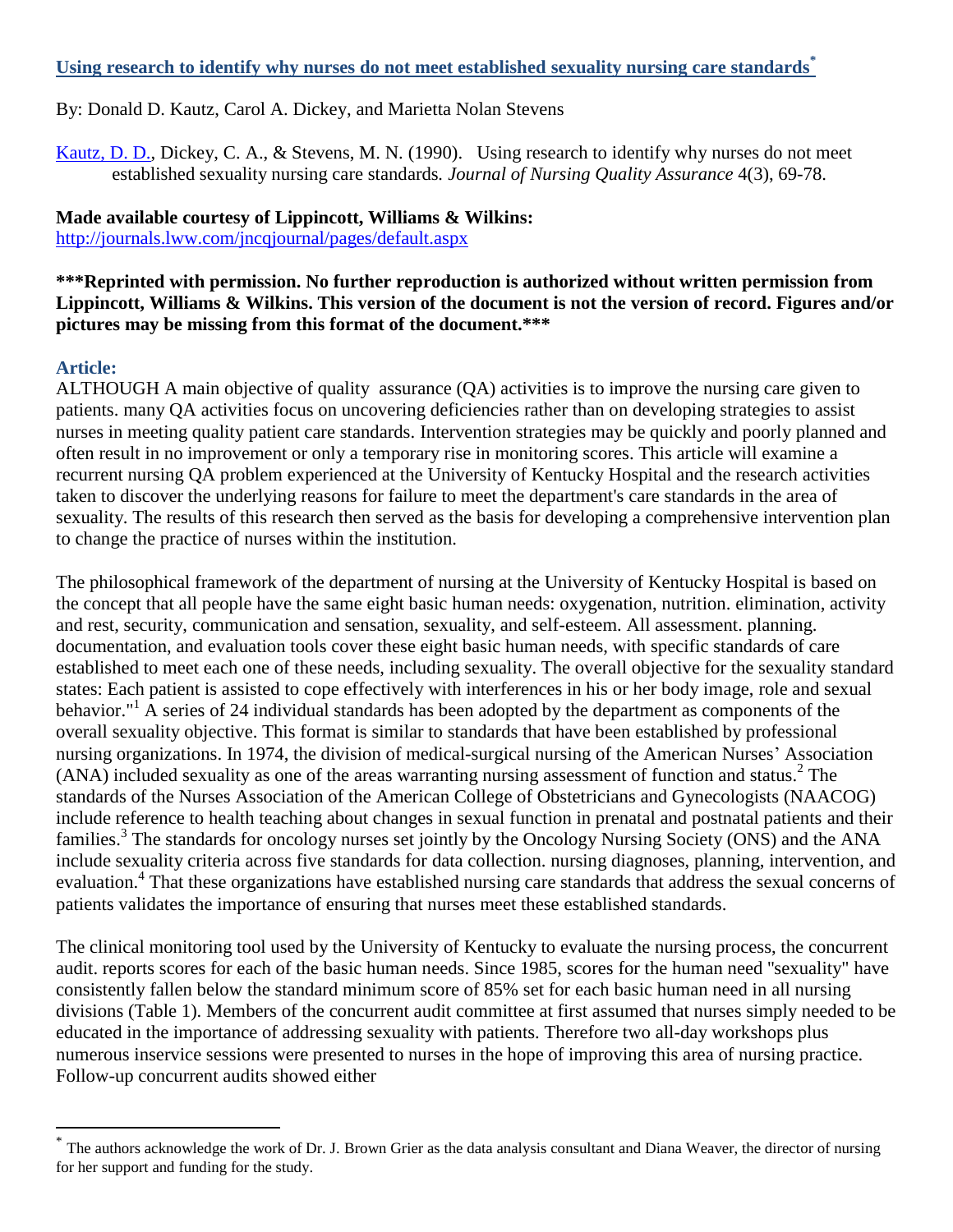#### Table 1. Concurrent audit data

| Unit                                   | No. of<br>concutrent<br>audits | Audits with<br>sexuality<br>completed | <b>Yes</b>     | No  | <b>Not</b><br>applicable | No (%) |
|----------------------------------------|--------------------------------|---------------------------------------|----------------|-----|--------------------------|--------|
| Obstetrics (OB)                        | 50                             | 43                                    | 290            | 78  | 239                      | 20     |
| Pediatrics (Peds)                      | 37                             | 27                                    | $\mathbf{111}$ | 55  | 226                      | 28     |
| Psychiatry (Psych)<br>Medical-surgical | 14                             | 12                                    | 71             | 31  | 80                       | 31     |
| (Med-Surg)<br>Intensive care unit      | 181                            | 167                                   | 955            | 563 | 834                      | 36     |
| (ICU)                                  | 57                             | 53                                    | 276            | 224 | 242                      | 42     |

Note: These data were collected from March 1987 to March 1988 and represent the number of concurrent audits; concurrent audits with sexuality portion completed; number of "yes," "no," and "not applicable" responses; and mean percent "no" responses [No/(Yes+No)] on the sexuality portion for each nursing unit.

little or no improvement. The nursing history form was changed several times in an effort to better guide nurses in interviewing patients on admission. This also had no noticeable effect on scores.

By 1987, the concurrent audit committee was frustrated at its failure to correct the continuing problem in the area of sexuality. The committee decided to turn the problem over to the central nursing research committee to discover the reason for the low scores in sexuality. Various committee members and a clinical nurse specialist developed the research design that was implemented in late spring 1988. The purpose of the research study was to identify why nurses at the University of Kentucky Hospital do not address their patients' sexual concerns.

# OVERVIEW OF THE LITERATURE

Previous research and published material in the areas of sexuality provide dues as to Individual variables that may prevent nurses from addressing sexual concerns of patients. Nurses may not perceive sexuality as a basic human need and, therefore, may either not include it in their definition of holistic nursing care<sup>5</sup> or consider it a part of their role as a nurse.<sup>6</sup> Others may perceive that most sexual problems are too complex to be within the realm of nursing practice. However Woods states that intervention in identified sexual problems does fall within the scope of nursing practice.<sup>6</sup> Nurses may consciously or unconsciously be perpetuating myths and stereotypes concerning sexuality. Poorman summarizes several myths that nurses may hold about sexual issues.<sup>5</sup> These include that the elderly are not sexually active, homosexuality is abnormal. masturbation is harmful, and variations in sexual practices are not healthy. In addition, nurses may think that hospitalized patients have either little or no sexual concerns, or that hospitalization itself does not affect a person's sexuality.<sup>7</sup> Nurses also may deny that patients in nursing homes have sexual concerns or want to be sexually active.<sup>8</sup> Lion emphasizes that nurses need to clarify their own values about sexual issues to prevent their own feelings, attitudes, and beliefs from interfering in discussions of sexual concerns with patients.<sup>9</sup>

Woods,  $6$  Lion,  $9$  and Hogan<sup>7</sup> have addressed the sexual problems that occur with illness. injury, disability, birth, and aging. However, nurses may not have knowledge of the common sexual problems that occur with changes in health care status. Furthermore, Anderson states that both the patient and the nurse may be too anxious to discuss sexuality.<sup>10</sup> Anderson also observes that nurses may have difficulty saying words with sexual connotations such as penis, vagina, or penile-vaginal intercourse. Additionally, nurses may encounter barriers that interfere with providing sexual health care, such as lack of role models for discussing sexual concerns with patients, fear of rejection from other health care professions for addressing sexual concerns, and a lack of emphasis in the nursing basic education programs on sexuality.<sup>10</sup> Another barrier is that nurses may not see other nurses addressing patients' sexual concerns and feel that they cannot ask their peers for help. Finally nurses may be told by their managers or other administrators that addressing sexual concerns is either not appropriate or is a low priority.<sup>11</sup>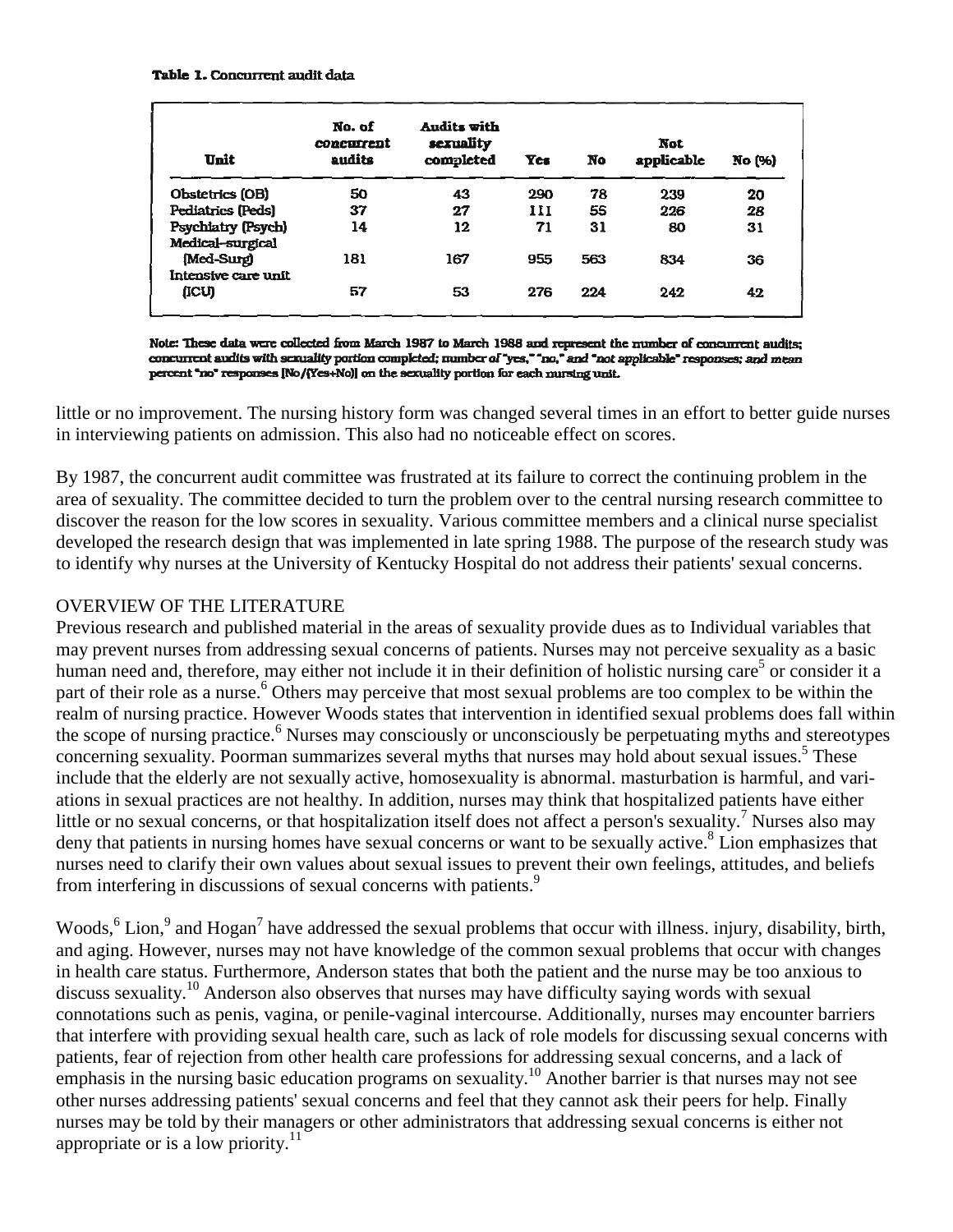These authors then considered other possible causes of low sexuality scores. Additional contributing factors were thought to include failure to document sexual assessment and interventions, lack of time, and nurses' perceptions that patients are too ill to discuss sexual concerns.

## DESIGN AND METHODOLOGY

Based on the above information a 3-part, 53-item questionnaire was developed to answer the following questions.

- Do nurses perceive that they have the skills and support to enable them to discuss patients' sexual concerns?
- Do nurses perceive sexual problems as a high priority concern of their patients?
- Given certain patient scenarios, what level of knowledge do nurses have about specific sexual problems that occur with illness, and how willing are nurses to intervene through discussion with patients in those scenarios?
- Is there a difference in results among various nursing units?

Part 1 of the questionnaire listed 13 variables that might interfere with nurses addressing sexual concerns. Each variable was presented in both a positive and negative form, and nurses were asked to rate their level of agreement with the statement on a Likert-type scale (Table 2).<sup>12</sup> Part 2 presented a patient scenario. different for each type of nursing unit examined, but yet containing essentially the same basic information. Nurses were asked to rank by priority five nursing interventions related to pain control, activity, elimination, sexuality, and discharge or transfer teaching (see boxed material). Part 3 presented various patient scenarios, again individualized, that contained the constant variables of a "sexual concern" using the three dimensions of sexuality identified by Woods<sup>13</sup> and a role of the nurse as identified by Woods<sup>6</sup> (Table 3). To control for variance, the patient initiated the discussion of sexual concerns in each scenario. Nurses were then asked to rank their level of knowledge and willingness to address the sexual concerns of the patient in each scenario.

Reliability of the instrument was tested for internal consistency using a coefficient alpha for sections 1 and 3, resulting in an alpha of 0.93. A five-month test/retest reliability was conducted with 24 clinical nurse managers, which computed at 0.65. Validity of the Instrument was determined by using research committee members to review content of questions and scenarios to ensure appropriateness to each nursing unit.

| Response items                                                                                                                                    | <b>Strongly disagree</b> | <b>Disagree</b> | <b>Agree</b> | Strongly agree |
|---------------------------------------------------------------------------------------------------------------------------------------------------|--------------------------|-----------------|--------------|----------------|
| I have a good understanding<br>of my role in discussing sexual<br>concerns with my patients<br>Often my own anxiety<br>interferes with discussing |                          |                 | з            | 4              |
| sexual concerns with the<br>patient for whom I care                                                                                               |                          |                 | з            | 4              |

### Table 2. Section 1: Example of instrument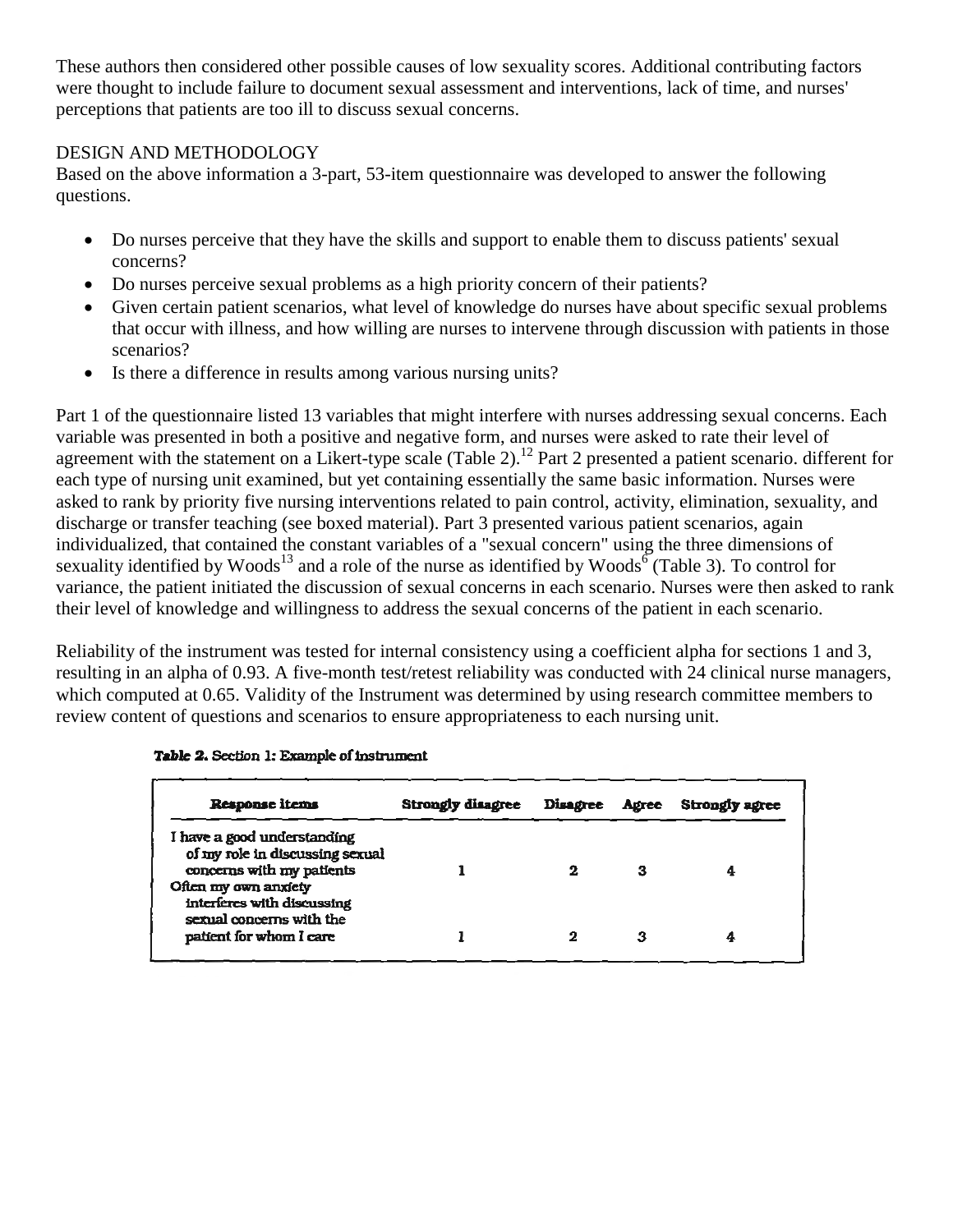| <b>Section 2: Example of Instrument</b>                                                                                                                                                                                                                                                                                                                                                                                                                                                                                                                                                                                       |                                                                                                                                                                                                                                                                                                                           |  |  |  |  |  |  |
|-------------------------------------------------------------------------------------------------------------------------------------------------------------------------------------------------------------------------------------------------------------------------------------------------------------------------------------------------------------------------------------------------------------------------------------------------------------------------------------------------------------------------------------------------------------------------------------------------------------------------------|---------------------------------------------------------------------------------------------------------------------------------------------------------------------------------------------------------------------------------------------------------------------------------------------------------------------------|--|--|--|--|--|--|
| Case study                                                                                                                                                                                                                                                                                                                                                                                                                                                                                                                                                                                                                    | <b>Interventions</b>                                                                                                                                                                                                                                                                                                      |  |  |  |  |  |  |
| Mr. F., age 55 years, underwent a<br>microdiskectomy for long-term back pain two<br>days ago. He is in stable condition, and<br>states his pain is under control with the<br>Tylox he is taking, but wants to know how to<br>do relaxation exercises so I can get off these<br>pills. He tells you he has not gotten up to<br>walk in the hall yet. He is complaining of gas,<br>and has not had a bowel movement in two<br>days. His wife wants to know how to take<br>care of his incision when he goes home<br>tomorrow. He also asks you, I need to know<br>when I can start having sex again without<br>hurting my back? | • Teaching relaxation techniques for pain<br>control.<br>• Ambulation in the hall three times a day<br>to prevent mobility problems.<br>Relieving gas and treating constipation.<br>$\bullet$<br>Discharge teaching regarding incision<br>care.<br>Discharge teaching regarding resuming<br>$\bullet$<br>sexual activity. |  |  |  |  |  |  |

A total of 555 questionnaires were distributed to full and part-time registered nurses employed by the hospital 187% of all employed RNs). Nurses were asked to complete the questionnaire during the shift they received the form and to deposit it into a sealed box located on each nursing unit. A cover sheet explained the purpose of the study, the confidentiality of responses, the voluntary nature of the study, and that the return of the completed form implied consent. Of the 555 questionnaires distributed, 312 completed forms were returned, for a return rate of 56%.

|                                | Categories of sexual concerns |                         |                                      |  |  |  |  |  |
|--------------------------------|-------------------------------|-------------------------|--------------------------------------|--|--|--|--|--|
| <b>Nurse's roles</b>           | <b>Sexual</b><br>function     | Sexual self-<br>concept | <b>Sexual</b><br>relationships<br>40 |  |  |  |  |  |
| <b>Educator</b>                | $32*$                         | No items                |                                      |  |  |  |  |  |
|                                | 33                            |                         | 41                                   |  |  |  |  |  |
| Provider of                    | 46                            | 38                      | 34                                   |  |  |  |  |  |
| anticipatory guidance          | 47                            | 39                      | 35                                   |  |  |  |  |  |
| Validator                      | 48                            | 44                      | 42                                   |  |  |  |  |  |
| of normalcy                    | 49                            | 45                      | 43                                   |  |  |  |  |  |
| Facilitator of a milieu        | No items                      | No items                | 36                                   |  |  |  |  |  |
| conductive to<br>sexual health |                               |                         | 37                                   |  |  |  |  |  |

#### Table 3. Section 3: Classification of patient scenarios

\*All numbers refer to the questionnaire item number.

### RESULTS

The mean response for each variable identified in section 1 is illustrated in Table 4. In analyzing results, the authors ranked all responses from 1 (strongly disagree that the variable is a factor in their inability to address sexual concerns) to 4 (strongly agree that the variable is a factor). Thus for a variable to be considered a factor in determining nurses' ability to address sexuality. the mean had to be above 2.5. Most variables were not viewed as barriers by nurses on any of the nursing units. However four variables had high overall mean scores throughout the hospital: (1) 'other RNs do not discuss sex." (2) -mentality is not seen as a problem by the nurse,' (3) 'the patient too ill to discuss sex." and (4) 'discussing sexuality causes the patient anxiety.' Results varied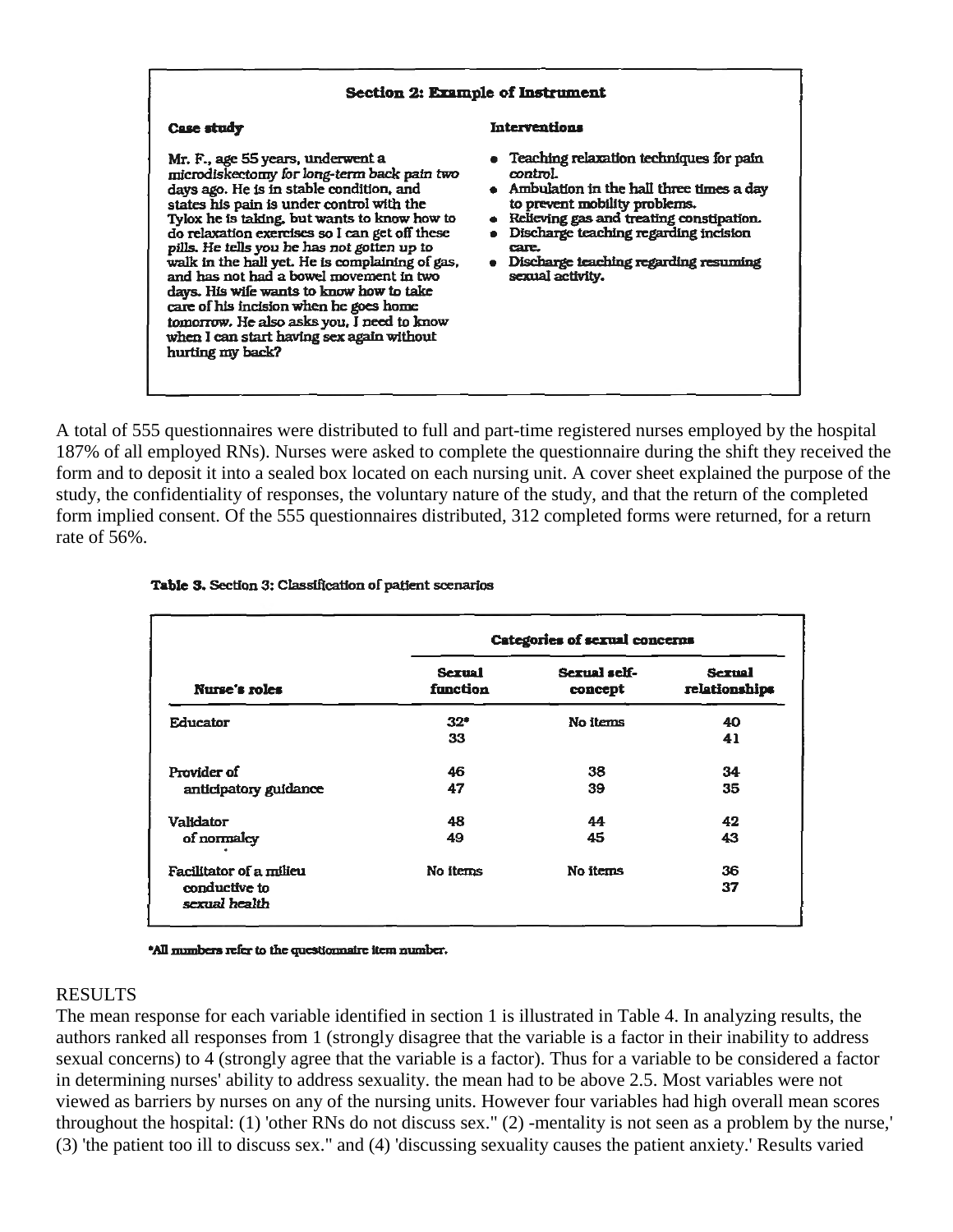slightly by each nursing unit although every unit except psychiatry identified at least one of these variables as a problem area. The psychiatric nurses identified the variables "it is hard to discuss sex' and 'it causes the RN anxiety" as their two problem areas. Additionally the overall means for obstetric and psychiatric nurses had the lowest overall means for all items, indicating they had the least problem with all the variables. The means for operating room, pediatrics, intensive care units, and medical-surgical units were very similar but significantly higher than obstetrics and psychiatry. It appears obstetric and psychiatric nurses have the greatest abilities and support to address patients' sexual concerns.

Results of section 2 are illustrated in Table 5. Overall, nurses ranked 'pain management teaching" as the number one priority, with the "discussion of sexual concerns

|                              | <b>OB</b> |       |      |          |           | Peds |           |
|------------------------------|-----------|-------|------|----------|-----------|------|-----------|
| <b>Topic area</b>            |           | Psych | ICU  | Med-Surg | <b>OR</b> |      | Item mean |
| Lack of management           |           |       |      |          |           |      |           |
| support                      | 1.69      | 1.50  | 1.87 | 1.91     | 2.08      | 1.88 | 1.86      |
| Unwillingness to chart       | 1.93      | 1.86  | 1.93 | 1.97     | 2.06      | 2.00 | 1.96      |
| Insufficient time            | 2.00      | 2.29  | 1.99 | 2.04     | 2.11      | 2.11 | 2.04      |
| RN values different          |           |       |      |          |           |      |           |
| from patient                 | 2.13      | 2.14  | 2.01 | 2.16     | 2.06      | 2.05 | 2.10      |
| Not part of role             | 1.99      | 2.36  | 2.09 | 2.26     | 2.42      | 2.20 | 2.18      |
| Hard to discuss sex          | 1.88      | 2.64  | 2.12 | 2.36     | 1.97      | 2.23 | 2.20      |
| Deemphasis in                |           |       |      |          |           |      |           |
| <b>RN</b> education          | 2.06      | 1.86  | 2.27 | 2.31     | 2.25      | 2.19 | 2.23      |
| Causes RN anxiety            | 2.04      | 2.57  | 2.18 | 2.49     | 2.19      | 2.25 | 2.30      |
| Discomfort asking            |           |       |      |          |           |      |           |
| peer help                    | 2.39      | 2.43  | 2.41 | 2.40     | 2.39      | 2.39 | 2.40      |
| Other RNs do not             |           |       |      |          |           |      |           |
| discuss sex                  | 2.15      | 1.79  | 2.61 | 2.59     | 2.69      | 2.74 | 2.53      |
| Not seen as a problem        | 2.19      | 2.29  | 2.71 | 2.41     | 2.42      | 3.29 | 2.55      |
| Patient too ill              | 2.16      | 2.00  | 3.04 | 2.46     | 2.89      | 2.51 | 2.56      |
| <b>Cause patient anxiety</b> | 2.51      | 2.43  | 2.66 | 2.74     | 2.75      | 2.65 | 2.67      |
| Unit mean                    | 2.09      | 2.17  | 2.30 | 2.32     | 2.33      | 2.34 | 2.28      |

Table 4. Results of section 1: Mean response for each topic area on section 1 of the questionnaire for each nursing unit, and marginal means

falling fourth, only preceding the intervention of -discharge or transfer teaching'. Ranking of interventions varied greatly among the individual nursing units, with sexuality ranked first among the pediatric and operating room nurses, and either third, fourth, or last among the other units. In retrospect, the difference among units was felt to be related to the way the patient scenarios were written, which were inconsistent across units, therefore perhaps influencing the decisions of the nurses. In section 3 nurses were asked to rate themselves as either knowledgeable or willing to address the sexual concerns presented in 11 patient scenarios. Once again a mean score of 2.5 was needed to indicate that nurses were not knowledgeable or not willing to address these patientinitiated concerns. Each scenario reflected a different kind of sexual concern and a different role of the nurse. Overall. nurses perceive themselves as both knowledgeable and willing, as indicated by the mean scores of 2.14 and 1.92 (Tables 6 and 7). The results seem to suggest that nurses have greater difficulty with some sexual concerns than others, and that nurses' knowledge and willingness to address sexual concerns varied among units. However, it is likely these variations in results are due to the difference in scenarios rather than actual differences in the abilities of the nurses.

To examine the significance of the results, the authors computed repeated measures of analysis of variance on the combined data for sections 1 and 3. Results indicated

- significant differences between nursing units  $F(5.306) = 12.49$ . ( $p < .001$ );
- significant differences between questionnaire items F (34, 10404) = 25.98, ( $p < .001$ );
- and significant units by items interaction F (170, 10404) = 10.26. ( $p < .001$ ).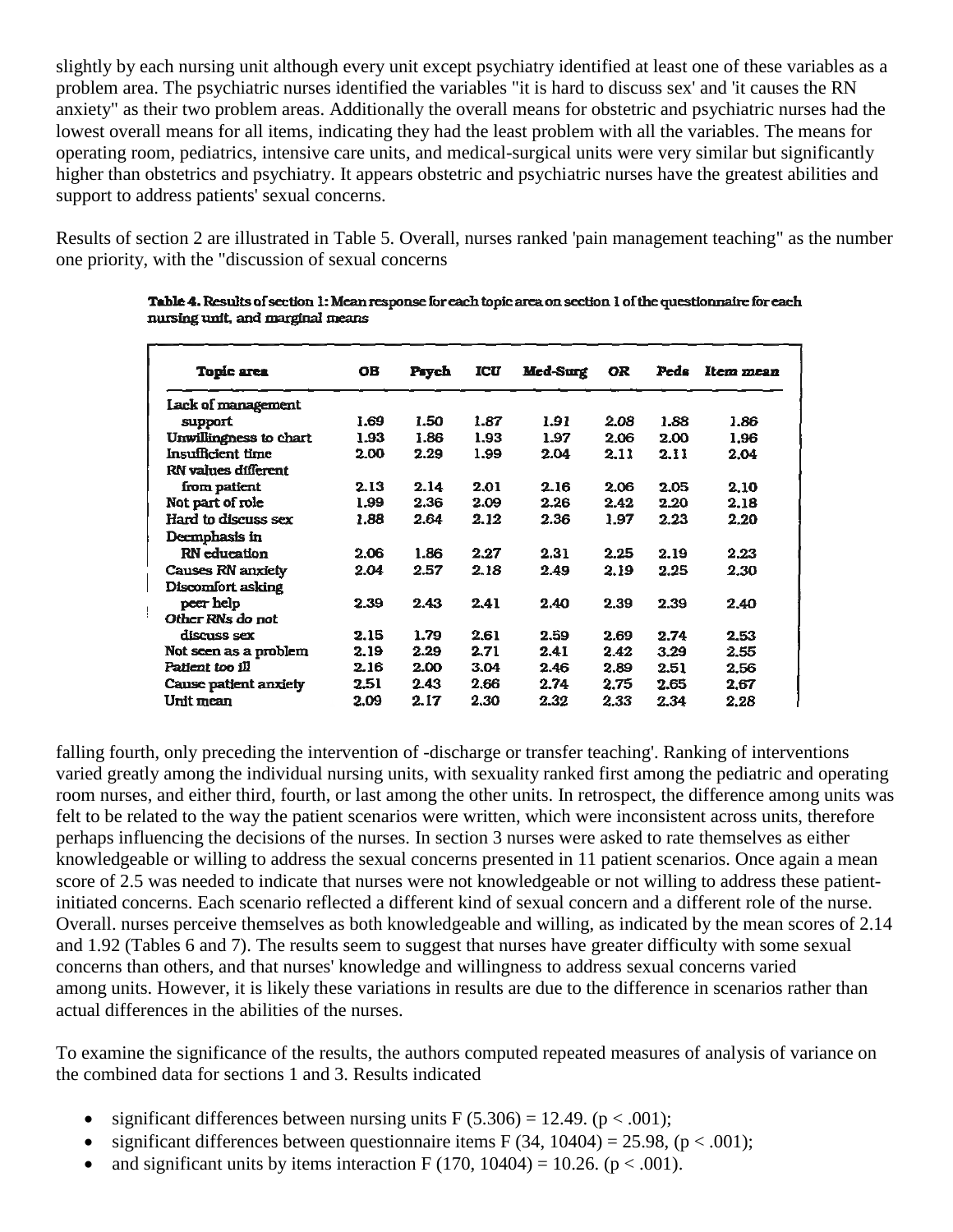Testing for significance on section 2 was not done.

### SUMMARY OF FINDINGS

The questionnaire results provided the research and concurrent audit committees the following insights into the low sexuality quality monitoring scores.

- The nurses perceived patients as too ill and too anxious to discuss sexual concerns.
- If patients initiated the discussion, the

Table 5. Results of section 2: Mean rank for each nursing intervention in section 2 of the questionnaire for each nursing unit

| Intervention              | Psych | Peds | <b>OB</b> | <b>ICU</b> | <b>OR</b> | Med-Surg | Item mean |
|---------------------------|-------|------|-----------|------------|-----------|----------|-----------|
| Pain management           |       |      |           |            |           |          |           |
| teaching                  | 1.29  | 2.13 | 2.86      | 1.32       | 2.94      | 2.47     | 2.23      |
| <b>Increased activity</b> |       |      |           |            |           |          |           |
| teaching                  | 4.29  | 3.10 | 3.30      | 2.54       | 3.39      | 1.85     | 2.54      |
| Maintaining               |       |      |           |            |           |          |           |
| elimination               | 4.29  | 3.13 | 3.20      | 2.96       | 2.44      | 2.29     | 2.74      |
| <b>Discussing sexual</b>  |       |      |           |            |           |          |           |
| concerns                  | 3.00  | 2.00 | 3.42      | 4.04       | 2.11      | 4.31     | 3.66      |
| Discharge (transfer)      |       |      |           |            |           |          |           |
| teaching                  | 2.14  | 4.65 | 2.22      | 4.15       | 4.11      | 4.09     | 3.83      |
|                           |       |      |           |            |           |          |           |

#### Table 6. Results of section 3: Knowledge

| ltem             | <b>OB</b> | Peds | <b>ICU</b> | Psych | Mcd-Surg | <b>OR</b> | Item mean |
|------------------|-----------|------|------------|-------|----------|-----------|-----------|
| Facilitator/sex  |           |      |            |       |          |           |           |
| relationships    | 1.84      | 1.70 | 1.90       | 1.57  | 1.73     | 2.50      | $-1.82$   |
| Guider/sex       |           |      |            |       |          |           |           |
| relationships    | 1.56      | 2.15 | 2.07       | 1.86  | 2.04     | 2.28      | 1.99      |
| Validator/sex    |           |      |            |       |          |           |           |
| self-concept     | 1.54      | 1.63 | 1.52       | 2.00  | 2.66     | 1.33      | 2.00      |
| Guider/sex       |           |      |            |       |          |           |           |
| self-concept     | 1.64      | 1.65 | 1.97       | 2.14  | 2.41     | 1.78      | 2.05      |
| Educator/sex     |           |      |            |       |          |           |           |
| function/high    | 1.82      | 1.53 | 2.46       | 1.71  | 2.19     | 2.28      | 2.10      |
| Validator/sex    |           |      |            |       |          |           |           |
| relationships    | 1.66      | 1.78 | 2.25       | 2.57  | 2.41     | 1.50      | 2.13      |
| Guider/sex       |           |      |            |       |          |           |           |
| function         | 1.62      | 1.93 | 2.16       | 3.00  | 2.35     | 3.17      | 2.20      |
| Educator/sex     |           |      |            |       |          |           |           |
| relationships    | 1.80      | 1.65 | 2.29       | 2.14  | 2.50     | 2.33      | 2.22      |
| Educator/sex     |           |      |            |       |          |           |           |
| function         | 1.30      | 1.88 | 2.61       | 1.71  | 2.41     | 3.22      | 2.24      |
| Validator/sex    |           |      |            |       |          |           |           |
| function         | 2.04      | 1.80 | 2.42       | 3.43  | 2.52     | 3.00      | 2.38      |
| Guider/sex self- |           |      |            |       |          |           |           |
| concept/high     | 1.24      | 1.88 | 2.80       | 2.14  | 2.76     | 3.17      | 2.42      |
| Unit mean        | 1.64      | 1.78 | 2.02       | 2.21  | 2.36     | 2.41      | 2.14      |

nurses perceived themselves as able and willing to address the problem.

- The nurses perceived the sexual concerns of patients as minor problems of low priority.
- Nurses report that they do not see other nurses addressing patients' sexual problems.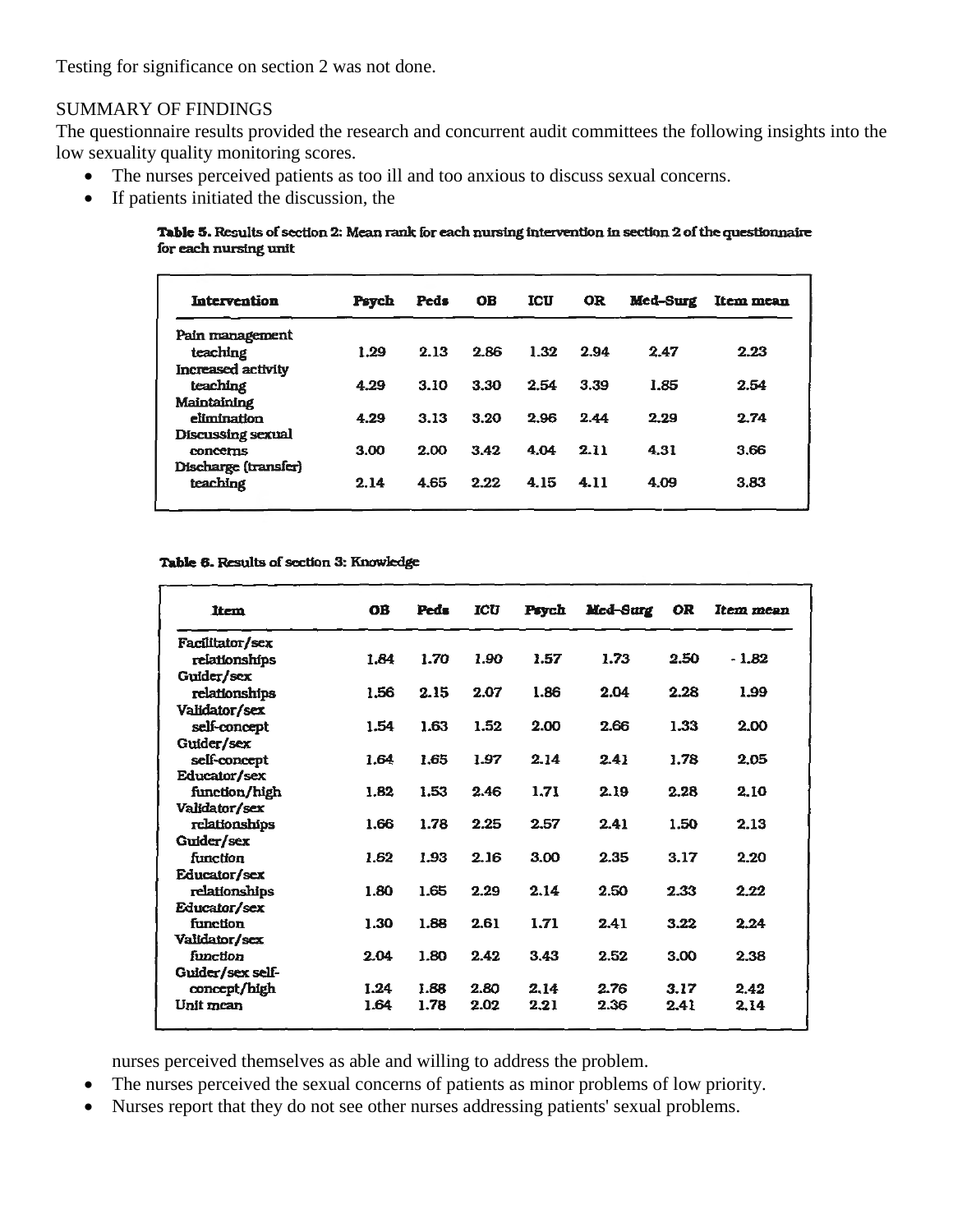Obstetric and psychiatric nurses reported higher levels of skill in, support for, and knowledge about interventions for patients' sexual problems than did operating room, pediatric, medical-surgical, and critical care nurses.

# REVIEW OF SURVEY DATA WITH STAFF NURSES

After completion of the data analysis, the principal investigator conducted a series of programs on all the units to share the outcomes of the study with the nursing staff. The purpose was to see if the nurses agreed with the findings of the study and also to generate ideas of what they thought would be successful methods for meeting the established nursing standard of care in the area of sexuality. More than 300 nurses attended one of the 80 programs presented. Interest in the survey results was high. Basically, staff agreed that the reasons identified in the survey were valid although many felt that the expressed high levels of knowledge and willingness may have been due to the fact that all the scenarios were patient Initiated, which enabled the nurse to feel more comfortable in dealing with the situations. They also believed that the differences among units was due more to variations in the patient scenarios than to actual differences or priorities of the nurses.

| Item             | <b>OB</b> | Peds | <b>ICU</b> | Psych | Med-Surg | OR   | <b>Item mean</b> |
|------------------|-----------|------|------------|-------|----------|------|------------------|
| Facilitator/sex  |           |      |            |       |          |      |                  |
| relationships    | 1.60      | 1.68 | 1.71       | 2.22  | 1.87     | 1.59 | 1.71             |
| Guider/sex       |           |      |            |       |          |      |                  |
| relationships ·  | 1.54      | 1.75 | 1.86       | 1.89  | 1.83     | 1.75 | 1.74             |
| Guider/sex       |           |      |            |       |          |      |                  |
| self-concept     | 1.50      | 1.53 | 2.00       | 1.56  | 1.90     | 1.99 | 1.81             |
| Validator/sex    |           |      |            |       |          |      |                  |
| self-concept     | 1.50      | 1.60 | 2.00       | 1.28  | 1.49     | 2.39 | 1.88             |
| Equeator/sex     |           |      |            |       |          |      |                  |
| function         | 1.20      | 2.45 | 1.43       | 2.28  | 2.03     | 1.86 | 1.88             |
| Educator/sex     |           |      |            |       |          |      |                  |
| function/high    | 1.52      | 1.63 | 1.71       | 1.89  | 2.32     | 1.96 | 1.92             |
| Educator/sex     |           |      |            |       |          |      |                  |
| relationships    | 1.66      | 1.95 | 1.71       | 1.83  | 1.96     | 2.12 | 1.96             |
| Validator/sex    |           |      |            |       |          |      |                  |
| relationships    | 1.68      | 1.78 | 2.43       | 1.33  | 2.04     | 2.22 | 1.99             |
| Guider/sex       |           |      |            |       |          |      |                  |
| function         | 1.64      | 2.18 | 2.29       | 2.50  | 1.91     | 2.02 | 1.99             |
| Guider/sex self- |           |      |            |       |          |      |                  |
| concept/high     | 1.30      | 1.68 | 1.71       | 2.72  | 2.35     | 2.45 | 2.14             |
| Validator/sex    |           |      |            |       |          |      |                  |
| function         | 1.86      | 1.78 | 2.71       | 2.33  | 2.30     | 2.25 | 2.15             |
| Unit mean        | 1.55      | 1.82 | 1.96       | 1.99  | 2.00     | 2.07 | 1.92             |
|                  |           |      |            |       |          |      |                  |

### Table 7. Results of section 3: Willingness

Collectively, the nurses felt that they needed written resources specific to their patient populations so that they could use the material in talking with patients about sexual concerns. These resources could be easily and efficiently incorporated into their usual routines of care and might assist nurses in initiating discussions with patients about sexual concerns. They also identified a need for role model; that might help them overcome their own anxieties and negative peer pressure in talking to patients about their sexual concerns.

In addition, the investigators saw the need to inform nurses of the finding of studies, which have consistently shown that their types of patients do have significant sexual concerns and that these patients want nurses and physicians to initiate discussions on sexual matters even though it may cause anxiety.<sup>14-17</sup>

### PLANS FOR AN INTERVENTION STUDY